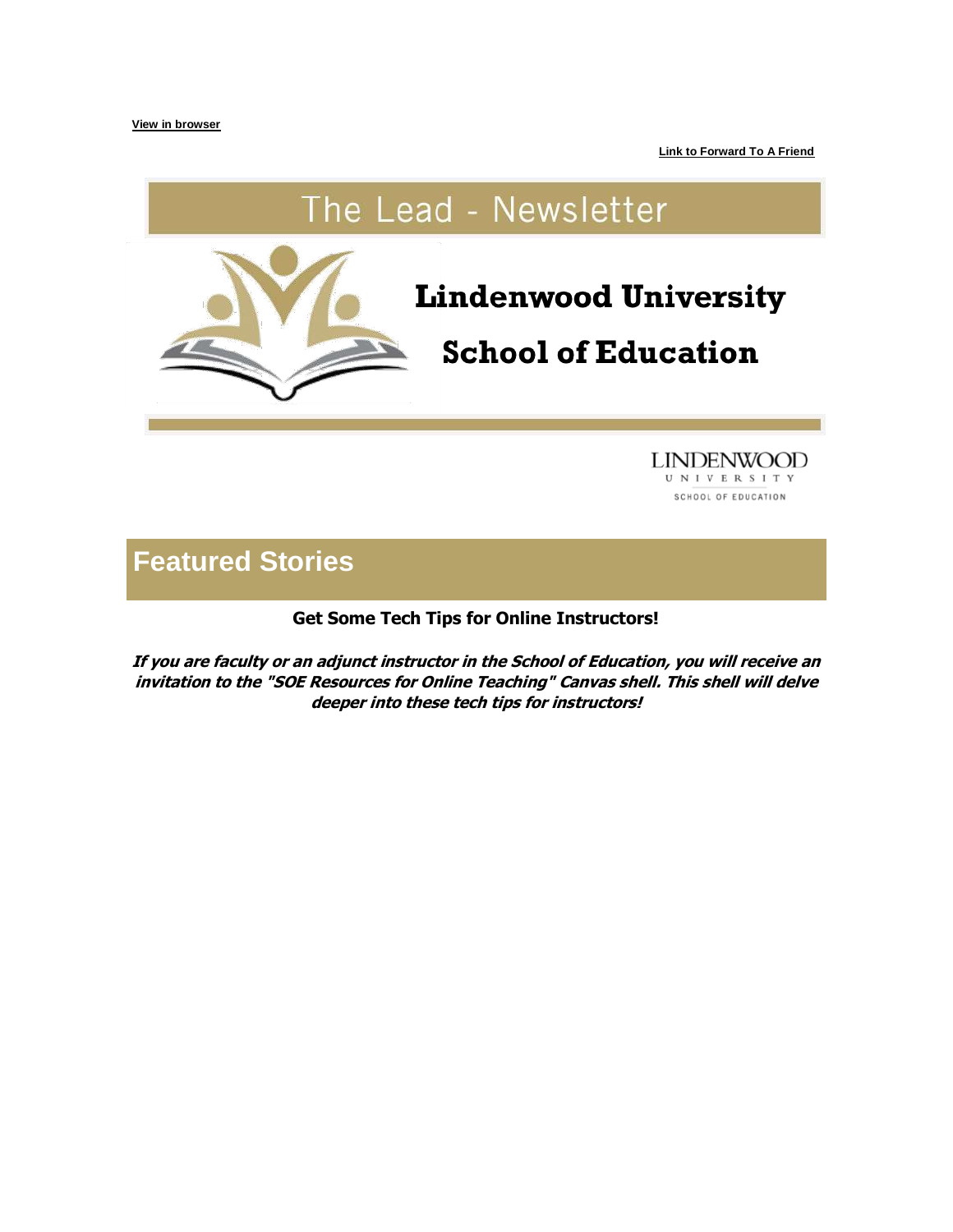

# **Dr. Maggie Pavone Receives Top 100 Leaders in Education Award**

Our very own faculty member, Dr. Maggie Pavone, has been awarded the Top 100 Leaders in Education award by the Global Forum for Education and Learning! Dr. Pavone received this award due to her efforts to use OERs, and create resources for the field of Behavior Analysis.

Dr. Pavone will formally accept the award this December in Las Vegas!



**Congratulations to All of the "Caught-You-Caring" Award Recipients!**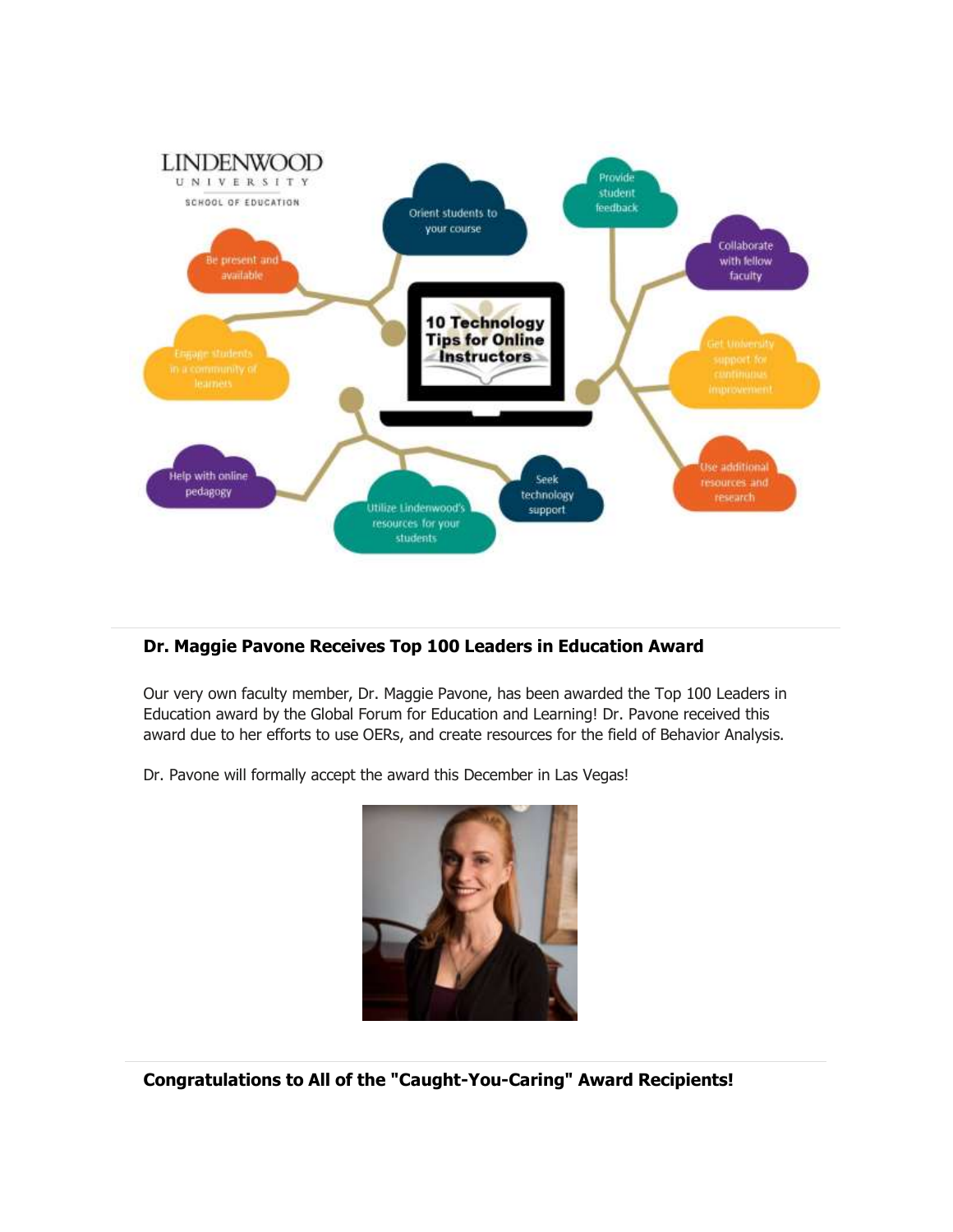Congratulations to the following staff, faculty and adjunct instructors who were awarded a "Caught-You-Caring" Award. This award is designed to recognize faculty and staff members who go above and beyond their expectations to help their students. Caught you Caring has hopes of increasing morale and modeling how students should conduct themselves once they are in their careers.

Jill Hutcheson Nancy Watson-Weir Chrissy Sachs Sandy Moore Katie Bahm Cam Newman Mary Gismegian Leigh Mincks Randy Sanders Michelle Whitacre Lara Gentillini



#### **Faculty Promotions**

Help us in congratulating the following SOE faculty members who have recently received a promotion:

**Amanda Aldridge:** Associate Professor **Jill Hutcheson:** Full Professor **Denise King:** Associate Professor **Nancy Schneider:** Professor Emeritus

### **Faculty Equipped with New Professional Development and Certifications**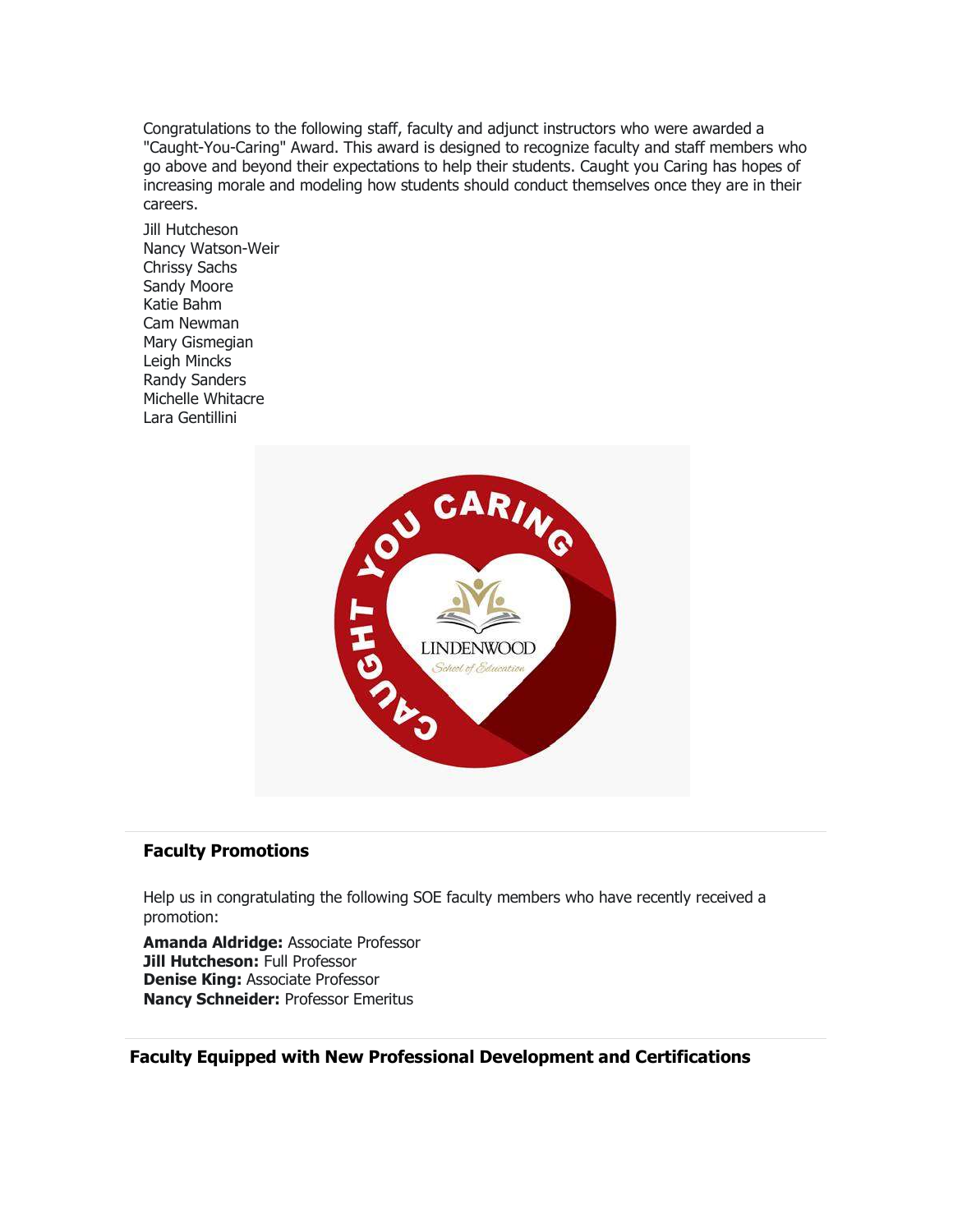Our faculty are more ready than ever to teach students in an innovative and future-ready mindset! While these times are uncertain, please take comfort in knowing our faculty are working diligently to prepare themselves to best serve our students.

| Ronda Cypret<br>Mahach                                                                                                                                                                                                                                                                     | Michelle Whitacre                                                           | Kevin Winslow                    | <b>Tammy Moore</b>                                                            | <b>fill Hutcheson</b>                                     | Vanessa<br>Vandergraaf                                                                                             |
|--------------------------------------------------------------------------------------------------------------------------------------------------------------------------------------------------------------------------------------------------------------------------------------------|-----------------------------------------------------------------------------|----------------------------------|-------------------------------------------------------------------------------|-----------------------------------------------------------|--------------------------------------------------------------------------------------------------------------------|
| · CITI Training<br>· Teaching Online<br>(University of<br>California San<br>Diego)<br>· Innovation &<br>Critical Thinking<br>(Duke University)<br>· Creativity in<br>Teams and<br>Organizations<br>(Duke University)<br>· Innovation in<br>Teams and<br>Organizations<br>(Duke University) | · Design Thinking<br>(IDEO U)<br>· OLC Instructional<br>Designer            | · Design Thinking<br>(IDEO U)    | · Diversity<br>(National<br>Inclusive<br>Excellence<br>Leadership<br>Academy) | · Teaching Online<br>(Quality Matters)<br>· CITI Training | · Introduction to<br>AI (IBM)                                                                                      |
| Nicole Vaux                                                                                                                                                                                                                                                                                | Kelly Hantak                                                                | Lynda Leavitt                    | <b>Tonya Thompson</b>                                                         | <b>Rebecca Panagos</b>                                    | <b>Maggie Pavone</b>                                                                                               |
| · University Service<br>(Office of<br>Institutional<br><b>Effectiveness</b>                                                                                                                                                                                                                | · Legal<br>Compliance in<br>Higher<br>Education<br>(Magna)<br>Publications) | · Design Thinking<br>Certificate | · Future of<br>Education<br>Technology                                        | · Teaching Square<br>Certificate                          | · Online Teaching<br>Learning (Duke<br>University)<br>· Behavior<br>Analysis<br>Leadership<br>Committee            |
|                                                                                                                                                                                                                                                                                            |                                                                             |                                  |                                                                               |                                                           | Teaching<br>· OER/DBA SIG<br>Collaboration<br>Teaching<br>· National<br>Academy of<br>Sports Medicine<br>Certified |

# **Counseling, Social Work, and Behavior Analysis**

Nutrition Coach

#### **Social Work Students Raise \$600 for Meals-on-Wheels**

Despite an early ending of the Empty Bowls Event due to the public health crisis, social work students raised \$600 to help Aging Ahead with Meals-on-Wheels, a meal delivery program offered to seniors and those with disabilities. In expressing appreciation for the donation, Janis Keith, Director of Community Engagement, wrote, "We have seen a dramatic increase in the need for meal deliveries during this time as we ask older adults (especially) to stay at home." Empty Bowls is a nation-wide community awareness campaign to draw attention to the issue of food insecurity in America. Lindenwood art students created the bowls that sold for \$10 each. These bowls represent how very little some Americans have available to eat each day. 40 bowls remain to be sold when Lindenwood opens to the public again.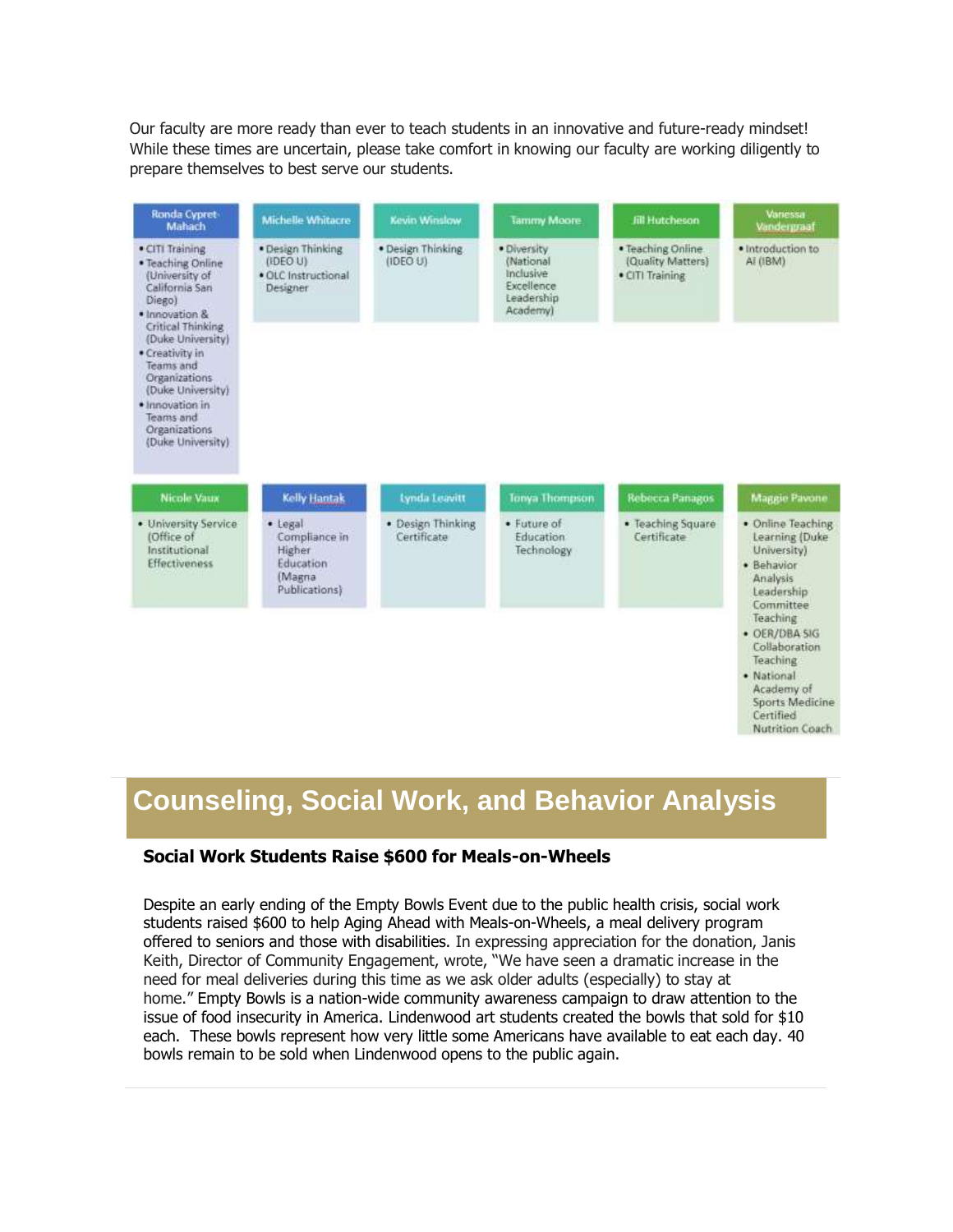

# **New Adjunct Presents at International Conference**

Our newest BCBA adjunct, Ms. Chardae Rigdon, is presenting a workshop at the upcoming Association for Behavior Analysis International conference at the end of May. As an expert in the field of behavior analytic assessment and functional analysis, we are so glad that she has also decided to join the team at Lindenwood University. Ms. Rigdon teaches Assessment in Behavior Analysis to our cohort of Master's Degree students and will add expertise and enthusiasm to the team!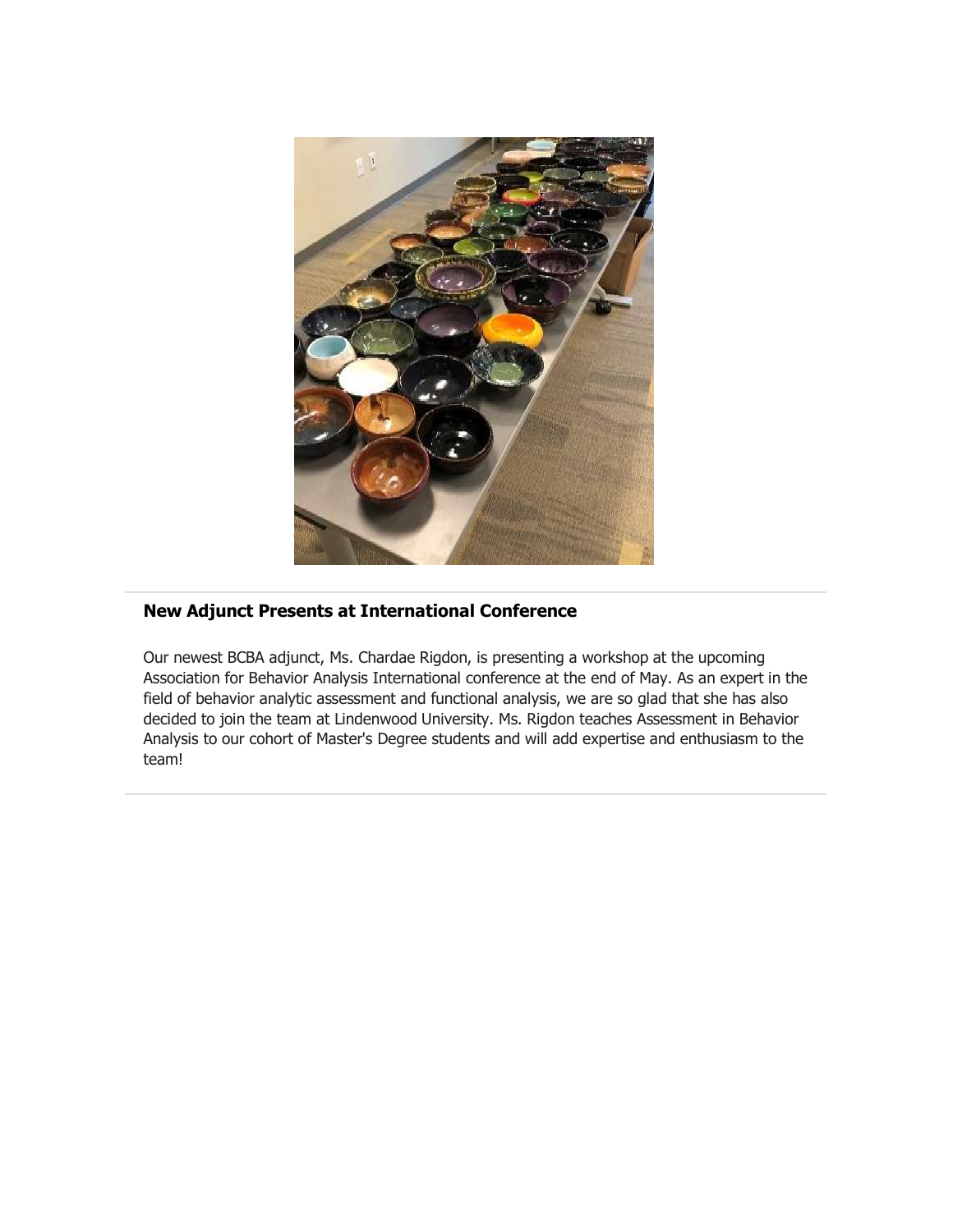

Association for Behavior Analysis International® April 30 at 2:38 PM - @

 $\sim$ 

PRE-CONVENTION WORKSHOP: Chardae Rigdon (Rockwood School District)

This workshop is designed to provide attendees with a replicable process on how to determine, train, and implement a latency based functional analysis within a general education setting (one teacher to 18 - 20 students) to obtain clear and reliable data that then becomes the foundation for a behavior intervention plan with staff buy in. The workshop will highlight the related components of the Professional an... See More



#### **Behavior Analysis Graduates Celebrate Via Zoom**

Social distancing didn't keep our Behavior Analysis graduates from celebrating their incredible accomplishments! Graduates and instructors got together over Zoom to enjoy some community, laughs, and heartfelt congratulations for all. Cyara Coleman, Holly Fischer, Jennifer Freund, Mercedes Gutierrez, Rebecca Maschmeyer, Torre Kohrmann, Eunika McDowell, Leslie Price, Jordyn Roady, Tori Spain, Jaime Viviano, and Jamie Zipprich are all on their way to becoming the next generation of incredible Board Certified Behavior Analysts.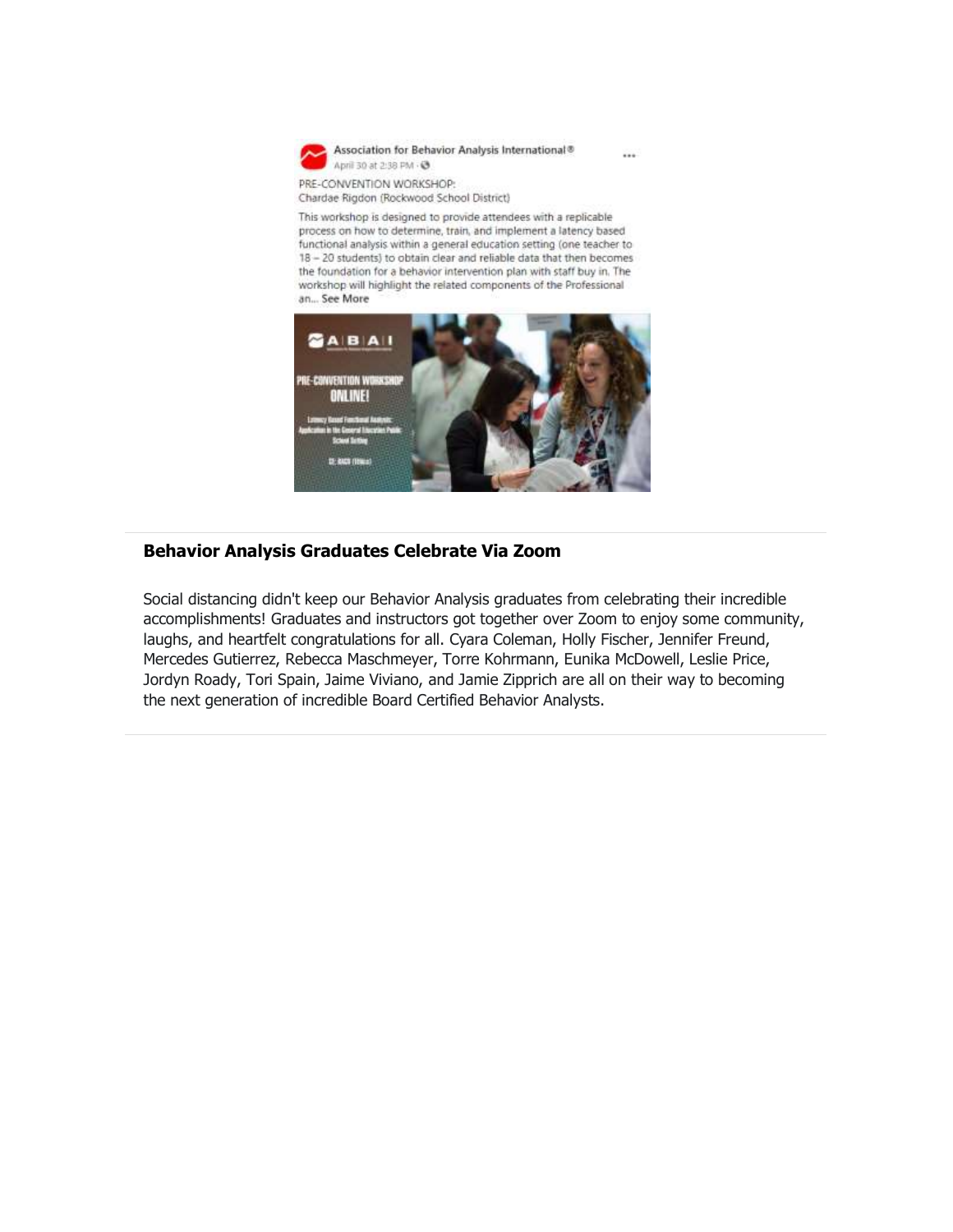

# **School Counseling Alum, TaRael Kee, Publishes Paper**

Congratulations to one of our Illinois School Counseling alums, TaRael Kee! TaRael recently published a paper in the Illinois School Counseling Journal about how to avoid burnout as a school counselor.

In addition to this success, he was also nominated President Elect-Elect of the Illinois School Counselor Association!

[Check out the article here!](https://hes32-ctp.trendmicro.com/wis/clicktime/v1/query?url=https%3a%2f%2fcustapp.marketvolt.com%2flink%2fcWr4fp7dHS%3fCM%3d1523774784%26X%3d70525052&umid=a7061249-63b6-4703-a150-ceb5a853ea13&auth=bc7ac43e330fa629f0cfb11786c85e83c10d06b8-7e1a5c607e8f80de5afabbe089852942239520ba)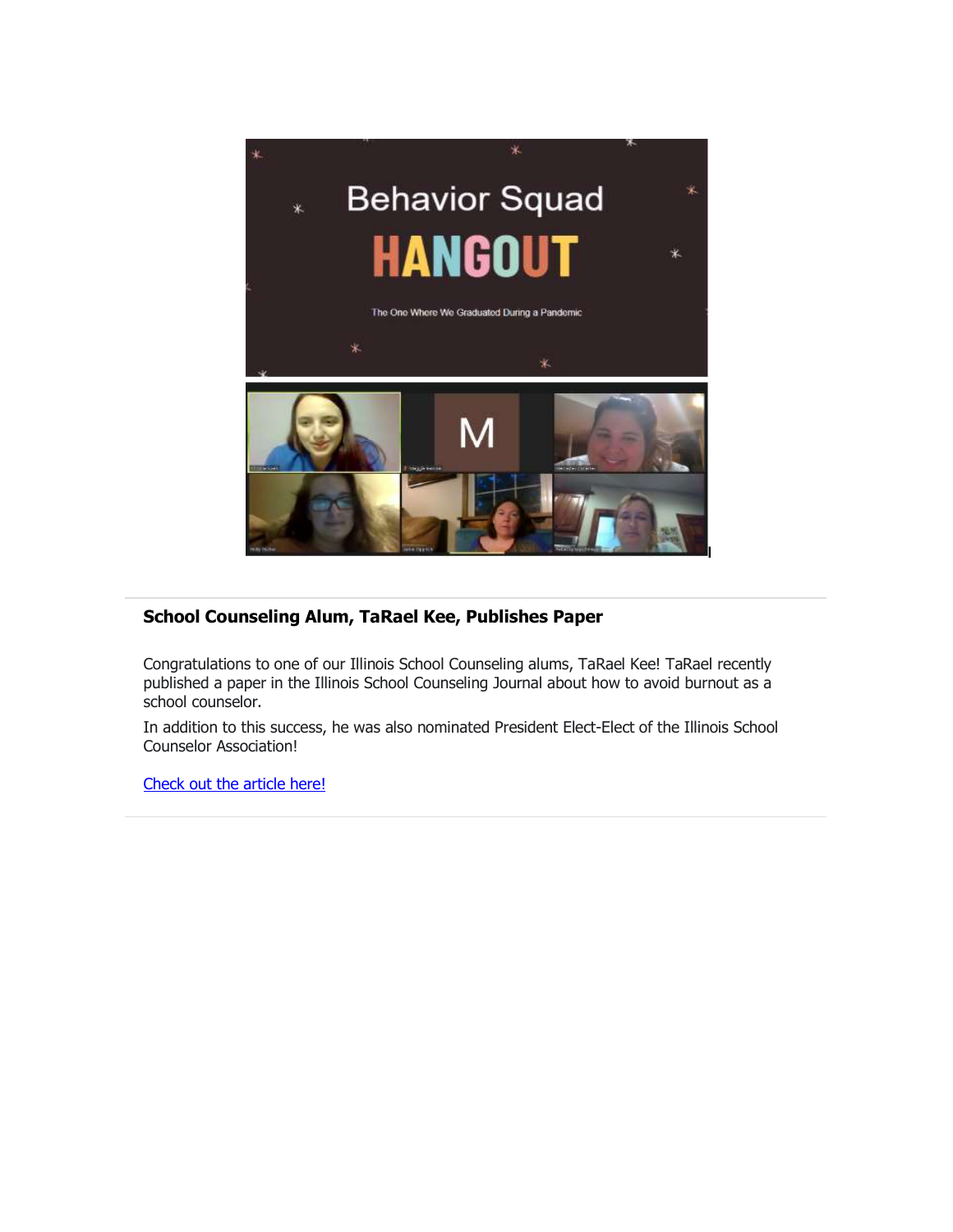

# **Curriculum and Instruction**

### **Dr. Stephen Schwartz Joins Board of Directors for International Dyslexia Association!**

Dr. Schwartz recently joined the Board of Directors for the International Dyslexia Association (Kansas-Missouri) branch.

Dr. Schwartz is an alum of Lindenwood's Ed.D. program, a local teacher, and an adjunct instructor in the School of Education.

You can learn more information about the Board of Directors and Dr. Schwartz in the link below: [https://ksmo.dyslexiaida.org/board-of-directors-2/](https://hes32-ctp.trendmicro.com/wis/clicktime/v1/query?url=https%3a%2f%2fcustapp.marketvolt.com%2flink%2fXHnYV4sqH3%3fCM%3d1523774784%26X%3d70525052&umid=a7061249-63b6-4703-a150-ceb5a853ea13&auth=bc7ac43e330fa629f0cfb11786c85e83c10d06b8-2562f92297e8546c21eb82195abcd285fc0b8113)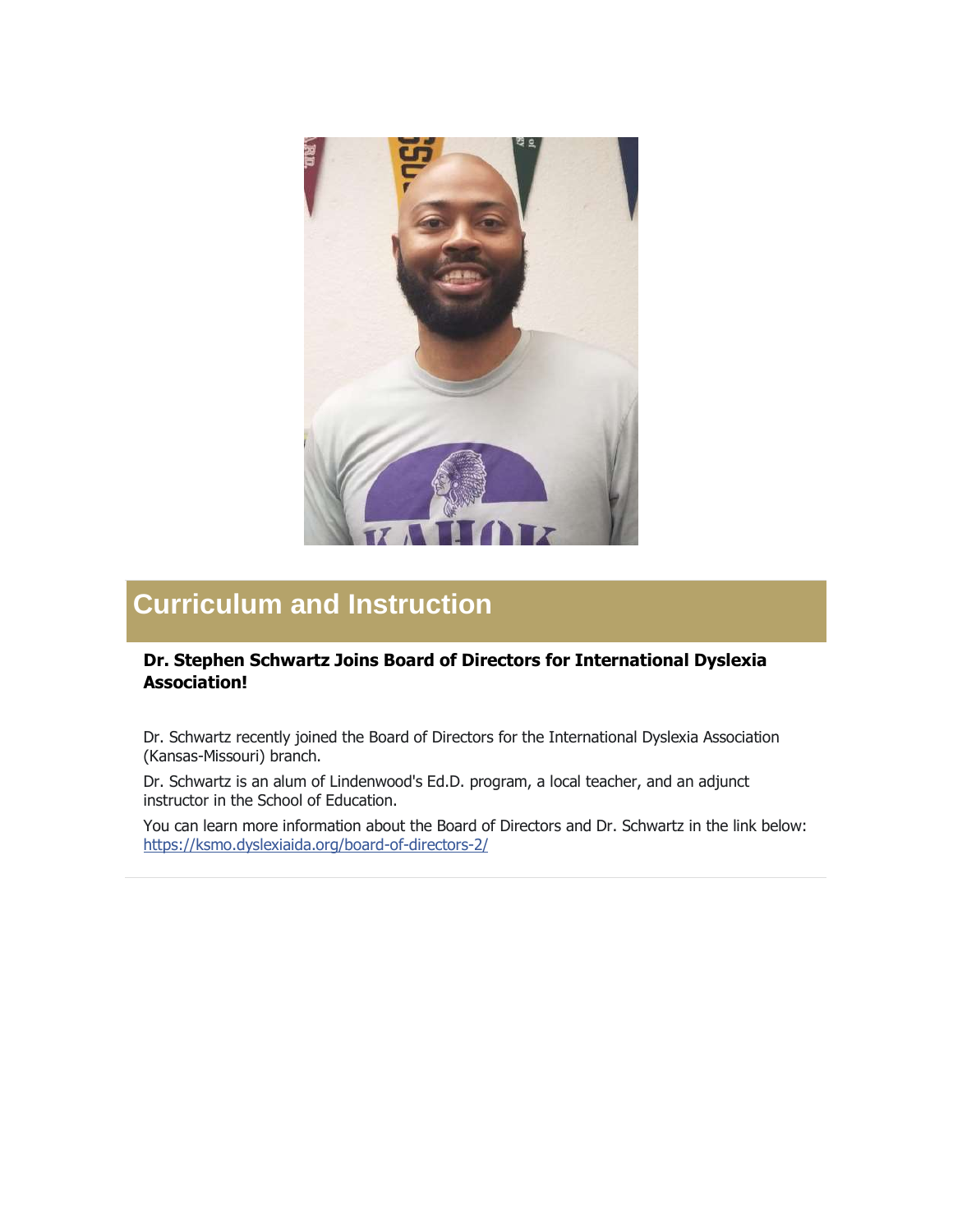

#### **Cooperating Teachers - Thank You!**

We would like to thank all of our Cooperating Teachers for opening their physical and virtual classrooms to Lindenwood Teacher Candidates this spring.

We thank you for sharing your knowledge and expertise and for mentoring with enthusiasm. You have made a difference in the lives of our future educators!

A special congratulations goes out to these four Outstanding Cooperating Teachers for their exceptional efforts:



**Mary Spitzmiller - Rose Acres Elementary - Pattonville School District**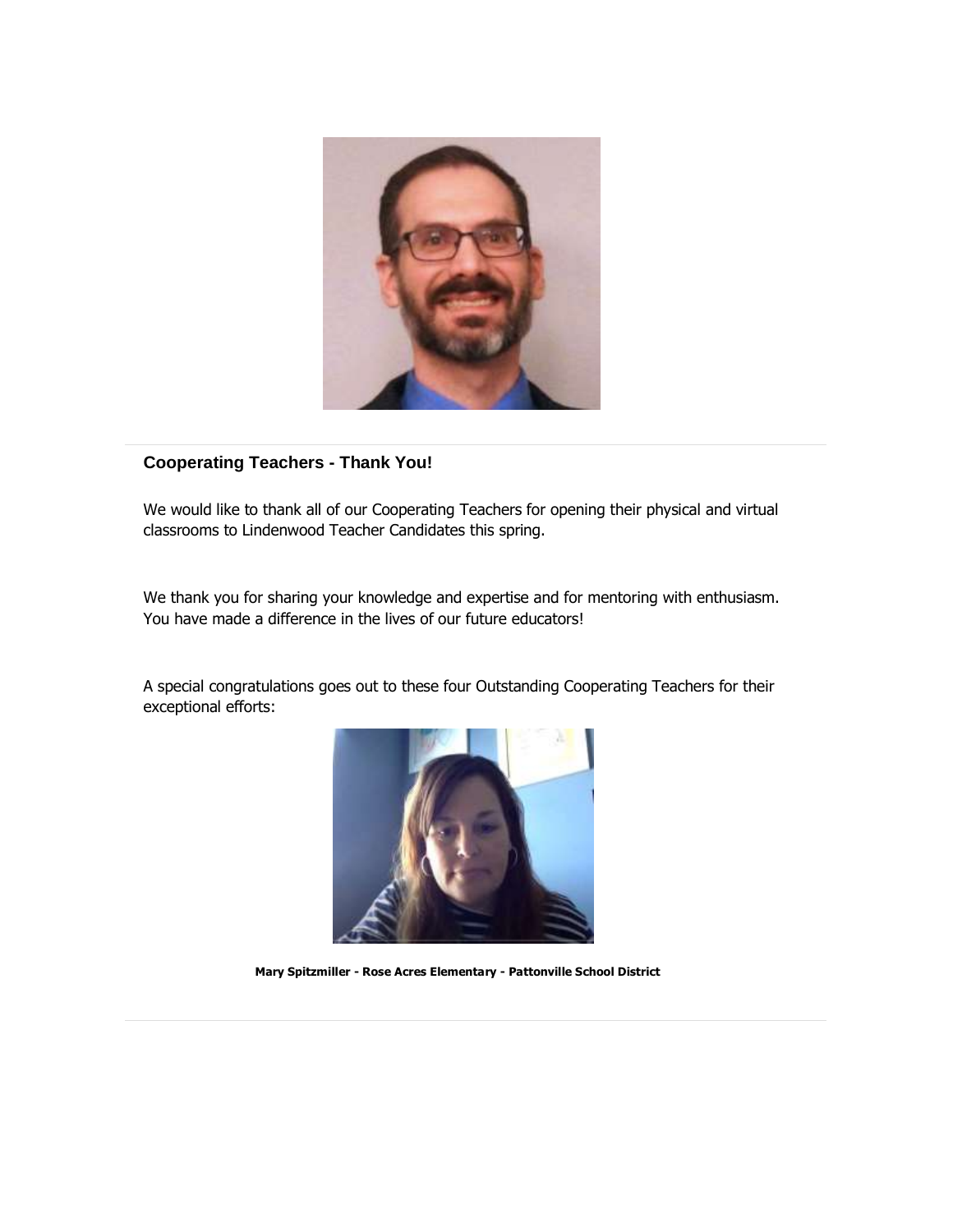

**Teresa Politte - Southwest Middle - Parkway School District**



**Ashley Rapp - Rolla Middle School - Rolla School District**



**Hope Kobermann - Discovery Elementary - Orchard Farm School District**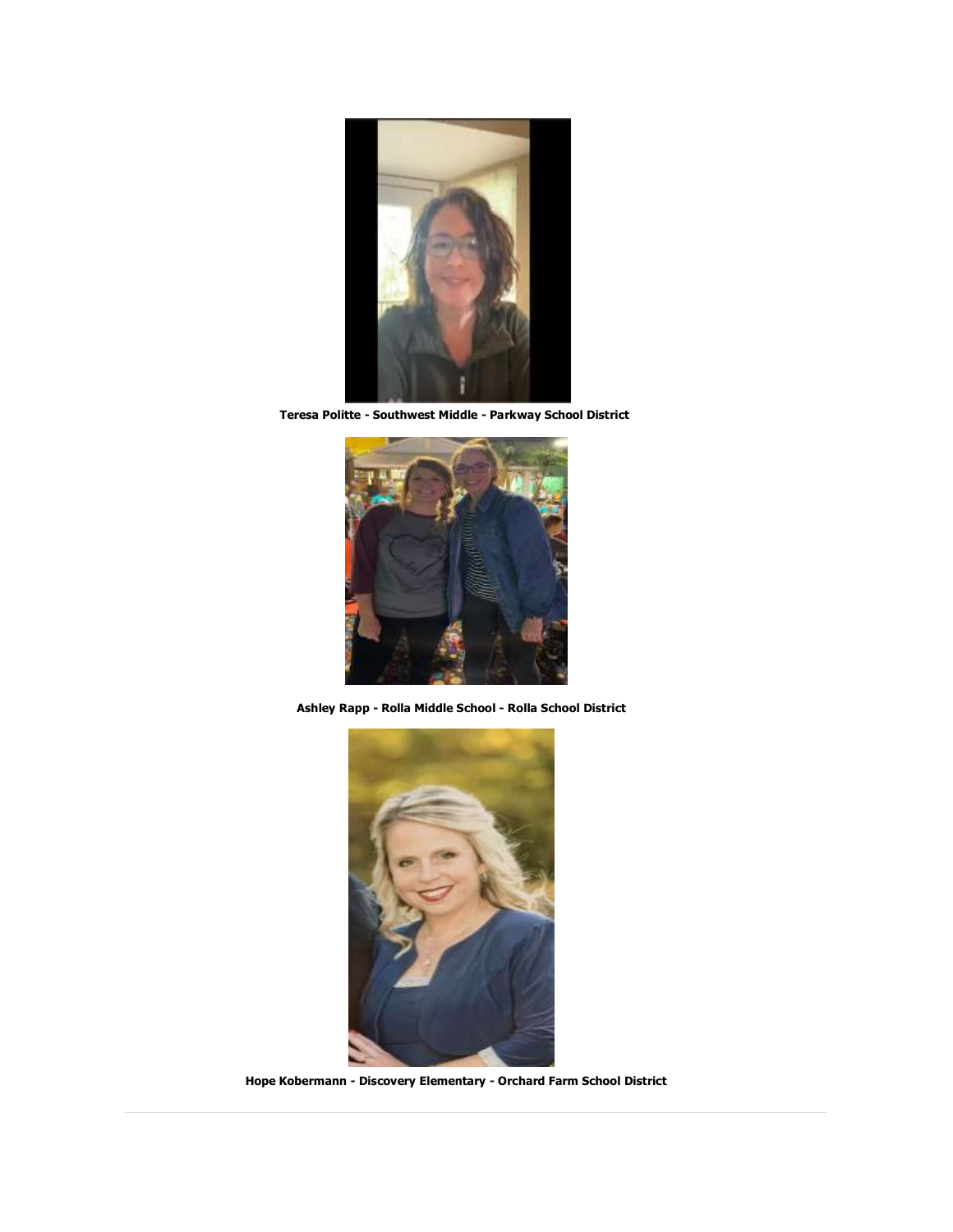#### **Professor Newman Hosts Curbside Carnival**

Professor Cam Newman hosted a Curbside Carnival to deliver supplies to students in the reading practicum courses. The event went great, and the School of Education appreciates Professor Newman's dedication and passion for student success.



# **Educational Leadership**

#### **Drs. Bethany Alden-Rivers and Robyne Elder to Virtually Present at the Assessment Institute**

Dr. Bethany Alden-Rivers, Associate Vice President of Institutional Effectiveness, and Dr. Robyne Elder, Assistant Professor of Educational Leadership and Director of General Education Assessment, will present Harnessing Passion to Improve Learning: Using Communities of Practice to Assess Institutional Learning Outcomes, at the 2020 Assessment Institute, which will be held virtually this year, Sunday, October 25, through Wednesday, October 28, 2020. For 2020, the institute will offer complimentary registration to attend the virtual Assessment Institute, including Pre-Institute workshops on Sunday, October 25, to all members of the higher education community. This is their way of supporting colleagues who are facing travel-related concerns or restrictions and resource constraints considering the ongoing COVID-19 pandemic. Please take advantage of this wonderful opportunity and register today!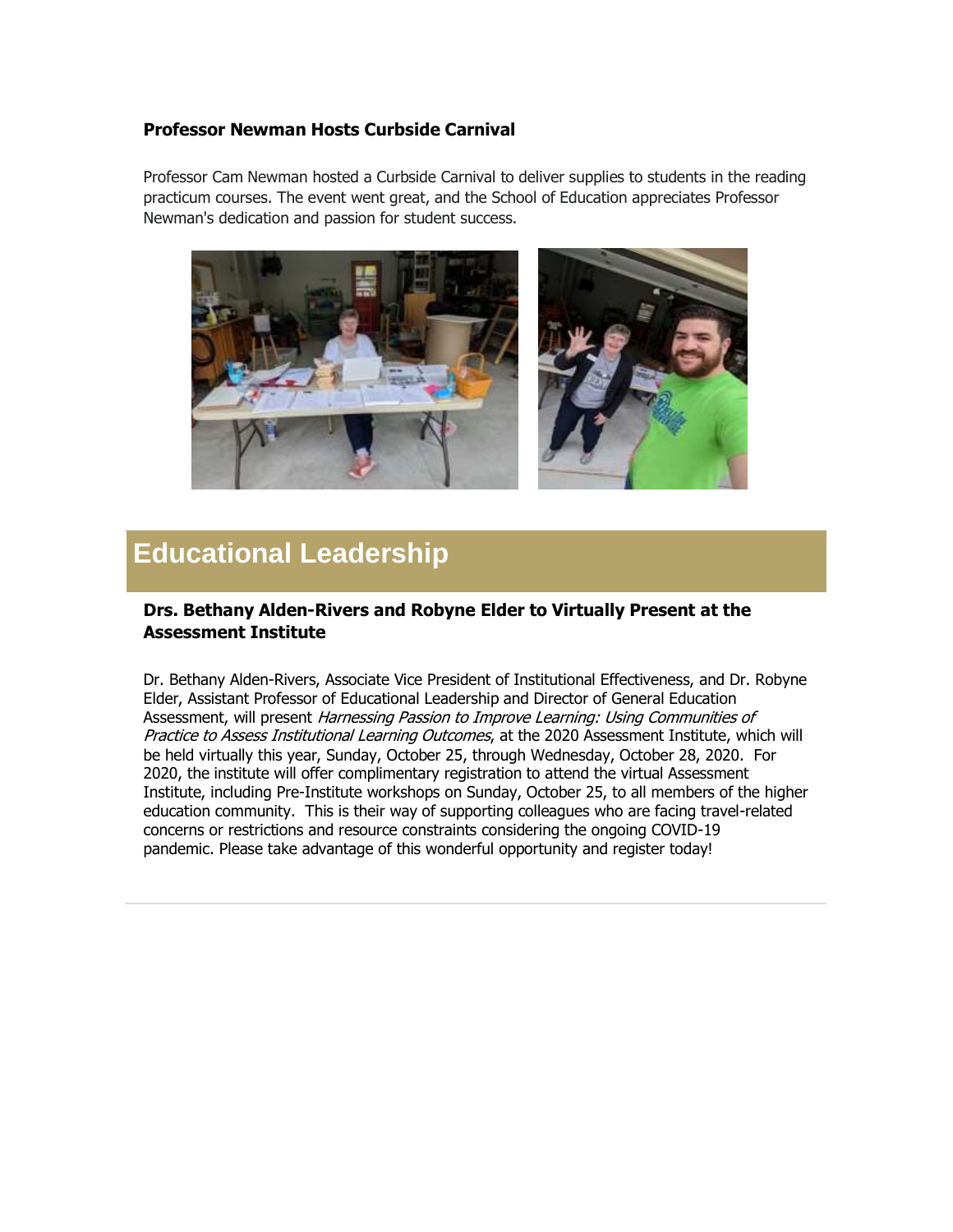[http://www.assessmentinstitute.iupui.edu.](https://hes32-ctp.trendmicro.com/wis/clicktime/v1/query?url=https%3a%2f%2fcustapp.marketvolt.com%2flink%2f1XlfV8Wd5h%3fCM%3d1523774784%26X%3d70525052&umid=a7061249-63b6-4703-a150-ceb5a853ea13&auth=bc7ac43e330fa629f0cfb11786c85e83c10d06b8-e0d032d0ce611258bdc766f5d134db785218c7a5)



#### **Journal of Educational Leadership in Action Spring/Summer 2020 Issue**

The spring/summer 2020 issue of the *[Journal of Educational Leadership in Action](https://hes32-ctp.trendmicro.com/wis/clicktime/v1/query?url=https%3a%2f%2fcustapp.marketvolt.com%2flink%2fmgxeL4WPUY%3fCM%3d1523774784%26X%3d70525052&umid=a7061249-63b6-4703-a150-ceb5a853ea13&auth=bc7ac43e330fa629f0cfb11786c85e83c10d06b8-e7f89850ef28e6810c2a544b582218ebe8f1ee00)* (ELA) is now available. ELA's editorial staff hope you find this research valuable, especially during this unprecedented time. This issue of the journal highlights a variety of perspectives on leadership, focusing on social justice in leadership and practice, online courses for school leaders, transitioning to standards-based grading practices, preparing principals for school and university partnerships, the relationship of academic deans' leadership effectiveness and emotional intelligence, influence of principal leadership on literacy instruction, and university education in Nigeria. The editors of ELA welcome and value your readership and [encourage you to submit for](https://hes32-ctp.trendmicro.com/wis/clicktime/v1/query?url=https%3a%2f%2fcustapp.marketvolt.com%2flink%2fayAy5eeMQN%3fCM%3d1523774784%26X%3d70525052&umid=a7061249-63b6-4703-a150-ceb5a853ea13&auth=bc7ac43e330fa629f0cfb11786c85e83c10d06b8-d431f8dd9b0fa28884d0f2d557e87dd995750dae)  [future publication\(s\).](https://hes32-ctp.trendmicro.com/wis/clicktime/v1/query?url=https%3a%2f%2fcustapp.marketvolt.com%2flink%2fayAy5eeMQN%3fCM%3d1523774784%26X%3d70525052&umid=a7061249-63b6-4703-a150-ceb5a853ea13&auth=bc7ac43e330fa629f0cfb11786c85e83c10d06b8-d431f8dd9b0fa28884d0f2d557e87dd995750dae)

#### **Dr. Lynda Leavitt Named Fellow for RSA**

Dr. Lynda Leavitt, Professor in the Educational Leadership program, was recently accepted as a Fellow of the Royal Society for the encouragement of Arts, Manufactures and Commerce (RSA). This is an exciting opportunity to conduct cutting-edge research, collaborate with a network of global scholars to influence change. A video about RSA is below. Congrats to Dr. Leavitt!

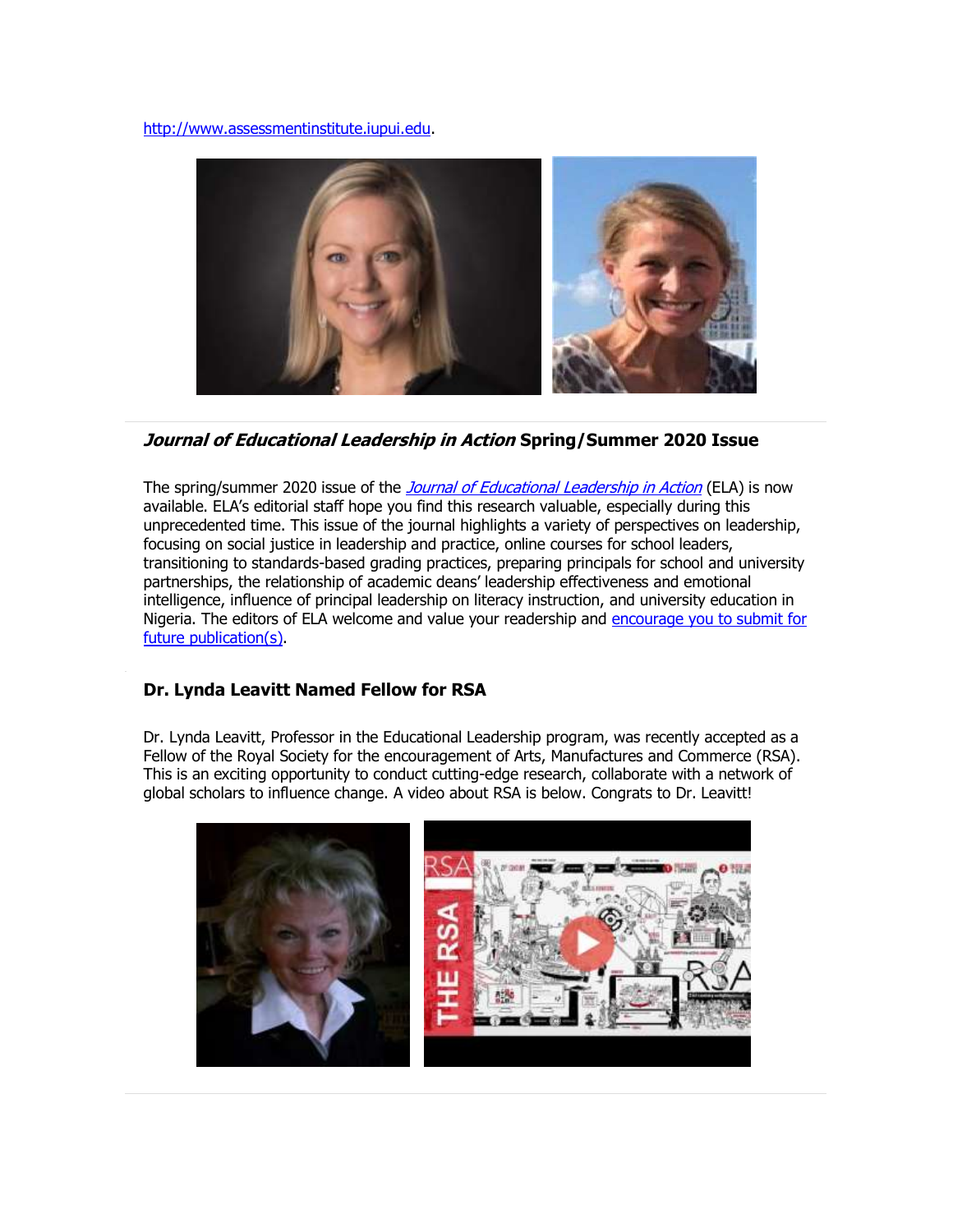### **Dr. Graham Weir Attends Virtual Training for the Missouri Performance Assessment**

On May 5, Dr. Graham Weir, Professor in the Educational Leadership Program, took part in Missouri's first entirely virtual training for the Missouri Performance Assessment for Aspiring Principals 2.0. Leading the instruction with Dr. David Kiene, Associate Professor at Northwest Missouri State University, and Dr. Bryan McDonald from the University of Central Missouri, Dr. Weir began the training with an explanation of the various changes that were made to the previous version before going into the specifics of scoring according to the established rubric. Twenty-eight professors of educational administrators throughout Missouri took part in the training and received certification to score the assessment.



## **Dr. Ed Gettemeier, Adjunct Instructor in Education Specialist Program, Receives SASSP Award**

Each year the St. Louis Association of Secondary School Principals (SASSP) recognizes outstanding educators in the St. Louis Area. This year, Dr. Ed Gettemeier, Adjunct Instructor in the Education Specialist Program, was recognized for his work receiving the Consummate Professional Award for the 2019-2020 school year. He will receive a \$250 scholarship to issue to a student of his choosing. Gettemeier currently serves as the principal of Hardin Middle School, and teaches the Public & Community Relations and the new Relational Leadership & Community Outreach in Diverse Societies courses for Lindenwood. Congrats, Dr. Gettemeier!

#### **School of Education Faculty Receive Certificates of University Service**

The Office of Institutional Effectiveness proudly distributed seven School of Education faculty members with certificates of University Service for their participation in a Community of Practice for General Education Assessment: Robyne Elder, Bob Steffes, Pam Spooner, Nicole Vaux, Mitch Nasser, Sherrie Wisdom, and Graham Weir. This work focused on collaboratively examining Institutional Learning Outcome 3.2 by participating in a norming activity, examining and scoring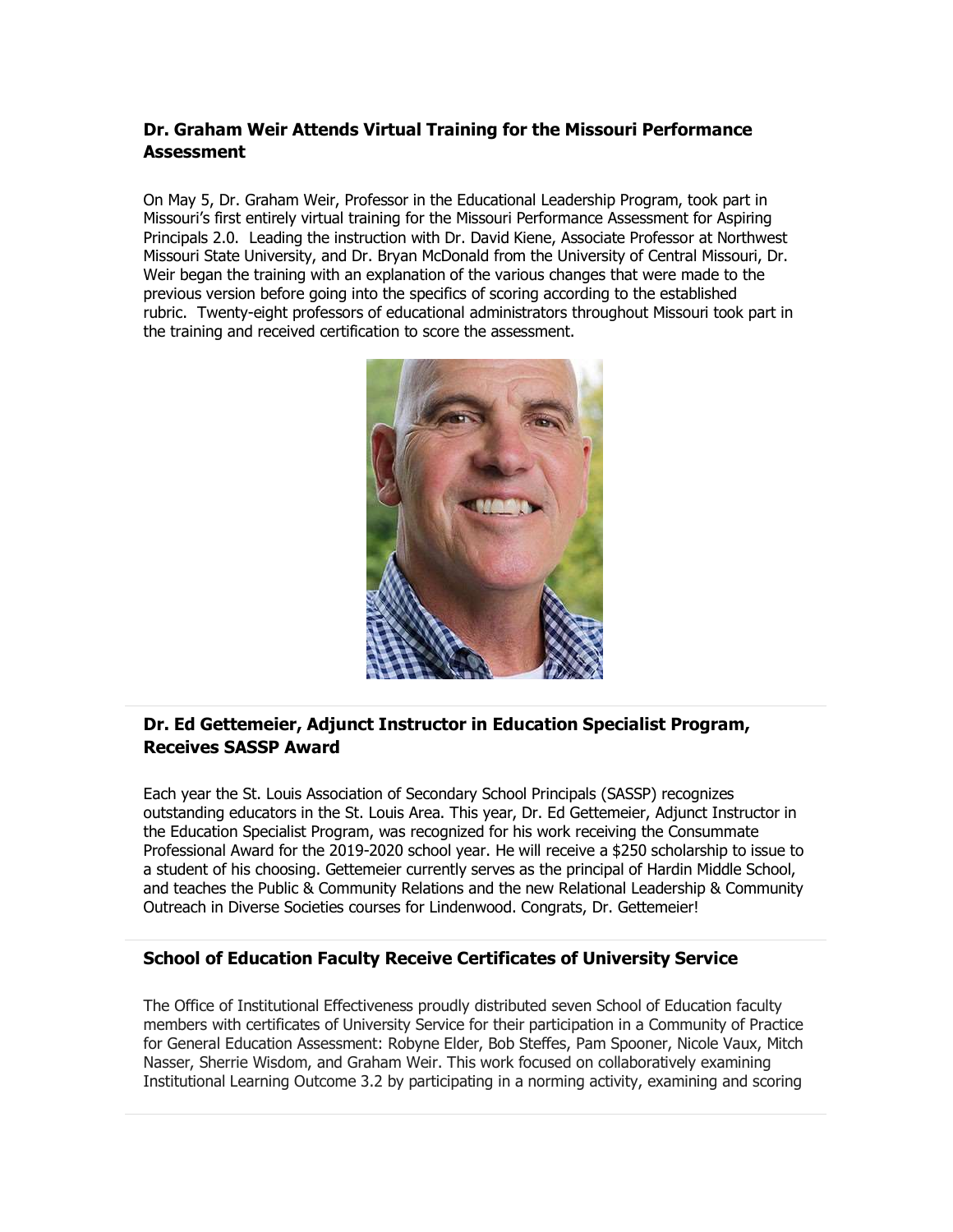student artifacts, and sharing common themes during a Closing the Loop activity. OIE is thankful for the SOE's participation in this important work! A link to the General Education Assessment Report is attached to read more on the Community of Practice's methodology and results.



[Spring 2020 General Education Assessment Report](https://hes32-ctp.trendmicro.com/wis/clicktime/v1/query?url=https%3a%2f%2fcustapp.marketvolt.com%2flink%2f8Lfwu4iDhk%3fCM%3d1523774784%26X%3d70525052&umid=a7061249-63b6-4703-a150-ceb5a853ea13&auth=bc7ac43e330fa629f0cfb11786c85e83c10d06b8-a020ddc60bb0b2a6ce6f1cdabdd3b7a934156d79)

#### **Podcast Feature with Drs. Elder and Leavitt**

Drs. Elder and Leavitt host the podcast, CapIT! which offers an alternative platform of communication for Lindenwood University doctoral students, on their journey to earning an Ed.D. degree. The purpose is to provide increased transparency for "all things dissertation" – as students strive to "Cap It"! Elder and Leavitt are excited to bring new episodes during the month of June, including a podcast feature with Nancy Messina and Megan Phifer-Davis, outreach and reference specialists from the LARC. They discuss topic development and the virtual services the library can offer.

[http://capitlindenwood.blubrry.net/](https://hes32-ctp.trendmicro.com/wis/clicktime/v1/query?url=https%3a%2f%2fcustapp.marketvolt.com%2flink%2f8MhGVaw4u5%3fCM%3d1523774784%26X%3d70525052&umid=a7061249-63b6-4703-a150-ceb5a853ea13&auth=bc7ac43e330fa629f0cfb11786c85e83c10d06b8-5952888d2a98ce3ff4d66917aff8360cf082e133)

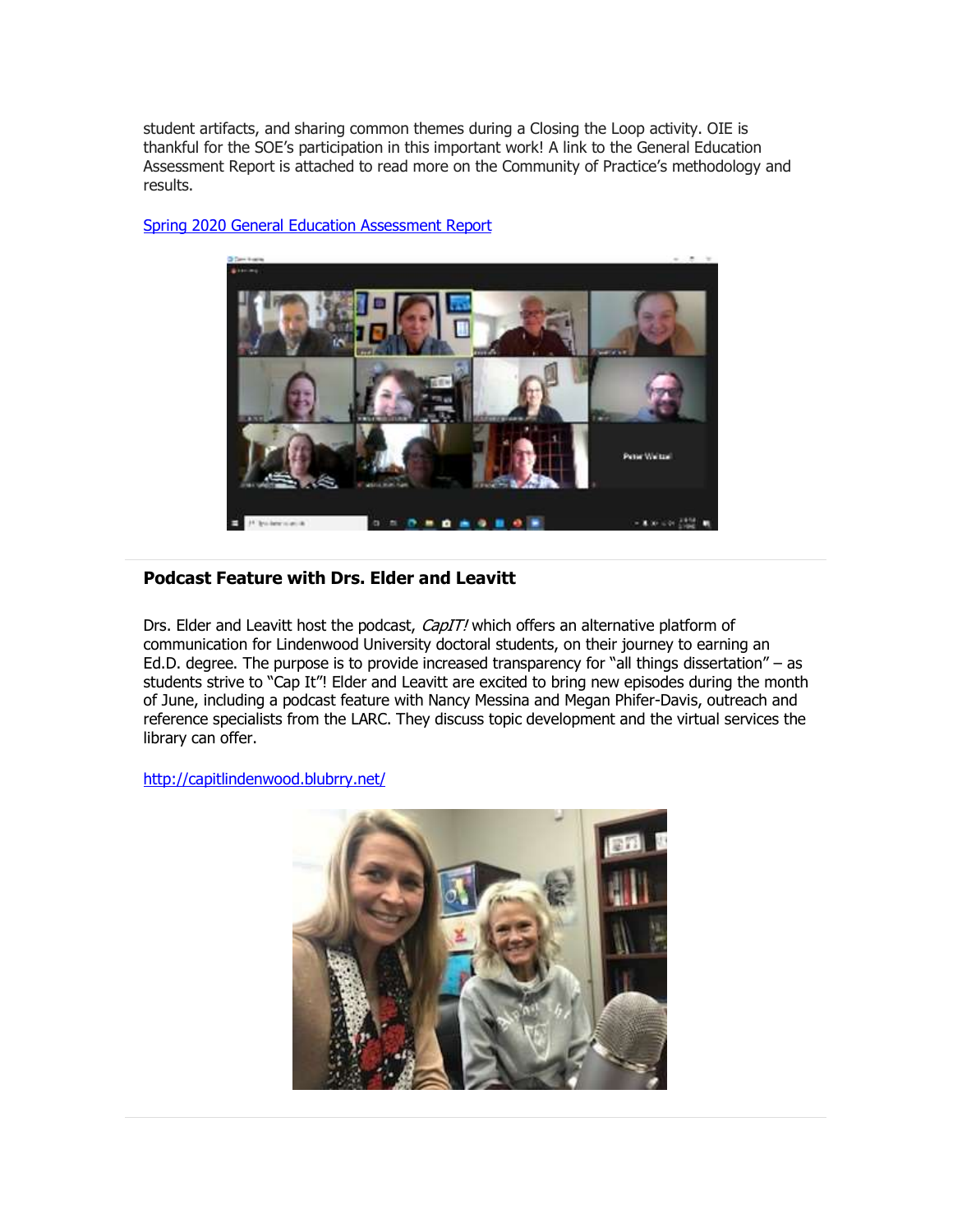#### **Sign Up For Comprehensive Exams**

The Comprehensive Exams for the EdD program for all campuses **will be held online via Canvas on Saturday, August 1st from 8:00 AM-11:00 AM**. If you will finish ALL of your coursework, other than Capstone III, by the end of the SU20 semester you need to sign up for the Comprehensive Exam by writing, Dr. Robyne Elder, at [relder@lindenwood.edu.](mailto:relder@lindenwood.edu) Please make sure to check with your advisor and assure that all coursework is complete before signing up for the exam. Dr. Elder will let you know that you are on the list for Comps in her return email. In order to prepare for the exam, a study guide will be provided in June and a Zoom prep session will be held in July (date and time TBD). You need to make plans to Zoom in to the session if at all possible, however, a link of the recorded session will be made available. Once you have signed up for the exam, you will be on the email list to receive information on the Comp Exam (specific information about the exam, study guide, prep session Zoom link, etc.). Thank you!



#### **Demand, Supply, and Market Equilibrium: Using COVID19 and Current Events to Engage Students**

On **June 4** at 6pm-7pm (CST), Tawni Ferrarini, director of the Economic Education Center, will lead a professional development webinar, **Demand, Supply, and Market Equilibrium: Using COVID19 and Current Events to Engage Students**. In this webinar, participants will discuss what is happening to buyers and sellers in a shared, unexpected economic climate. Tawni will help teachers explore how to have students assume different roles and create simulations to illustrate how price changes impact markets, production and consumption during unexpected crises. The webinar is free but registration is required.

#### **Click to [REGISTER](https://hes32-ctp.trendmicro.com/wis/clicktime/v1/query?url=https%3a%2f%2fcustapp.marketvolt.com%2flink%2fwPXXKSwoBv%3fCM%3d1523774784%26X%3d70525052&umid=a7061249-63b6-4703-a150-ceb5a853ea13&auth=bc7ac43e330fa629f0cfb11786c85e83c10d06b8-2630d4b35a2ba0e73939758b0df177d496b6ac23)**.

Visit the **EEC [website](https://hes32-ctp.trendmicro.com/wis/clicktime/v1/query?url=https%3a%2f%2fcustapp.marketvolt.com%2flink%2fgkVHfcFu7b%3fCM%3d1523774784%26X%3d70525052&umid=a7061249-63b6-4703-a150-ceb5a853ea13&auth=bc7ac43e330fa629f0cfb11786c85e83c10d06b8-287b858520d62cff9f2f1dc823d1aa9b78c23f42)** to see more webinars coming in July. These webinars are part of an ongoing [series](https://hes32-ctp.trendmicro.com/wis/clicktime/v1/query?url=https%3a%2f%2fcustapp.marketvolt.com%2flink%2fBD9IcKwqAv%3fCM%3d1523774784%26X%3d70525052&umid=a7061249-63b6-4703-a150-ceb5a853ea13&auth=bc7ac43e330fa629f0cfb11786c85e83c10d06b8-0d75ee714b9a302f5e691978574f79b8cf0c0a3c) of professional development webinars sponsored by the Council for Economic Education.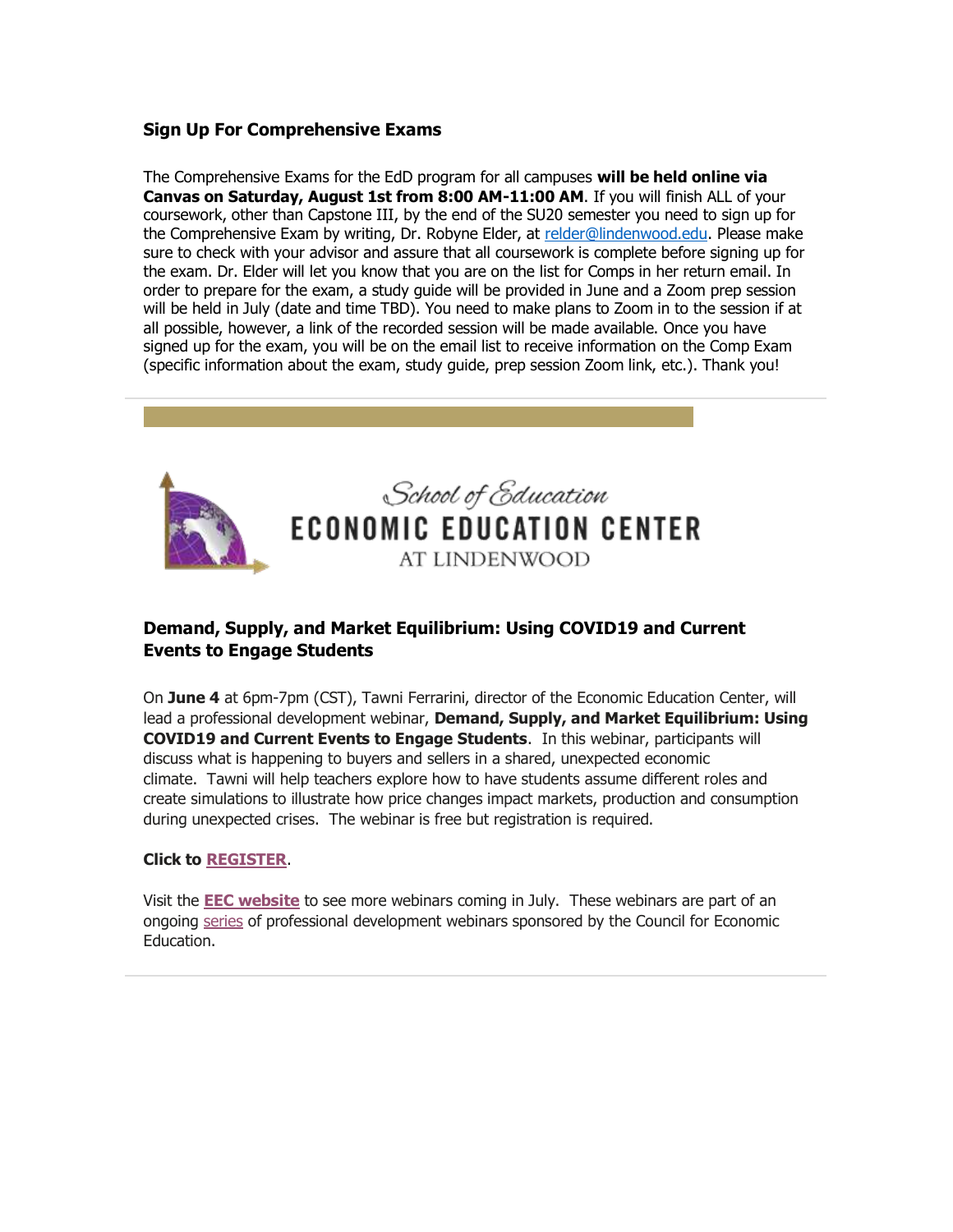

### **Equipping Families to Talk about Economic Hardships**



On **June 17** at 1pm-1:30pm (CST), Grant Black, associate director of the Economic Education Center, will host a webinar for elementary teachers, **Equipping Families to Talk about Economic Hardships.** The current pandemic has brought many challenges to teachers and their students. In addition to transitions in their teaching, teachers have faced the need to help parents support their children's learning in new ways. This 30-minute webinar will give elementary teachers practical tools and tips to pass on to parents to help them find creative ways to talk to their elementary-aged children about the economic effects of the pandemic, such as unemployment, loss of income, and changes in supply and demand. The webinar is free but registration is required.

**Click to [REGISTER](https://hes32-ctp.trendmicro.com/wis/clicktime/v1/query?url=https%3a%2f%2fcustapp.marketvolt.com%2flink%2fXfYDK74RCS%3fCM%3d1523774784%26X%3d70525052&umid=a7061249-63b6-4703-a150-ceb5a853ea13&auth=bc7ac43e330fa629f0cfb11786c85e83c10d06b8-79b0560b943236a12586d2466b97b0d0cb967773)**. For more information, visit the **EEC [website](https://hes32-ctp.trendmicro.com/wis/clicktime/v1/query?url=https%3a%2f%2fcustapp.marketvolt.com%2flink%2fgkVHfcFu7b%3fCM%3d1523774784%26X%3d70525052&umid=a7061249-63b6-4703-a150-ceb5a853ea13&auth=bc7ac43e330fa629f0cfb11786c85e83c10d06b8-287b858520d62cff9f2f1dc823d1aa9b78c23f42)**.

#### **Transforming Your Classroom in an Era of eLearning**

On **June 25** at 1pm-2:30pm (CST), the Economic Education Center will offer **Transforming Your Classroom in an Era of eLearning**. This professional development webinar will explore innovative strategies and resources for improving virtual and hybrid learning. It is a great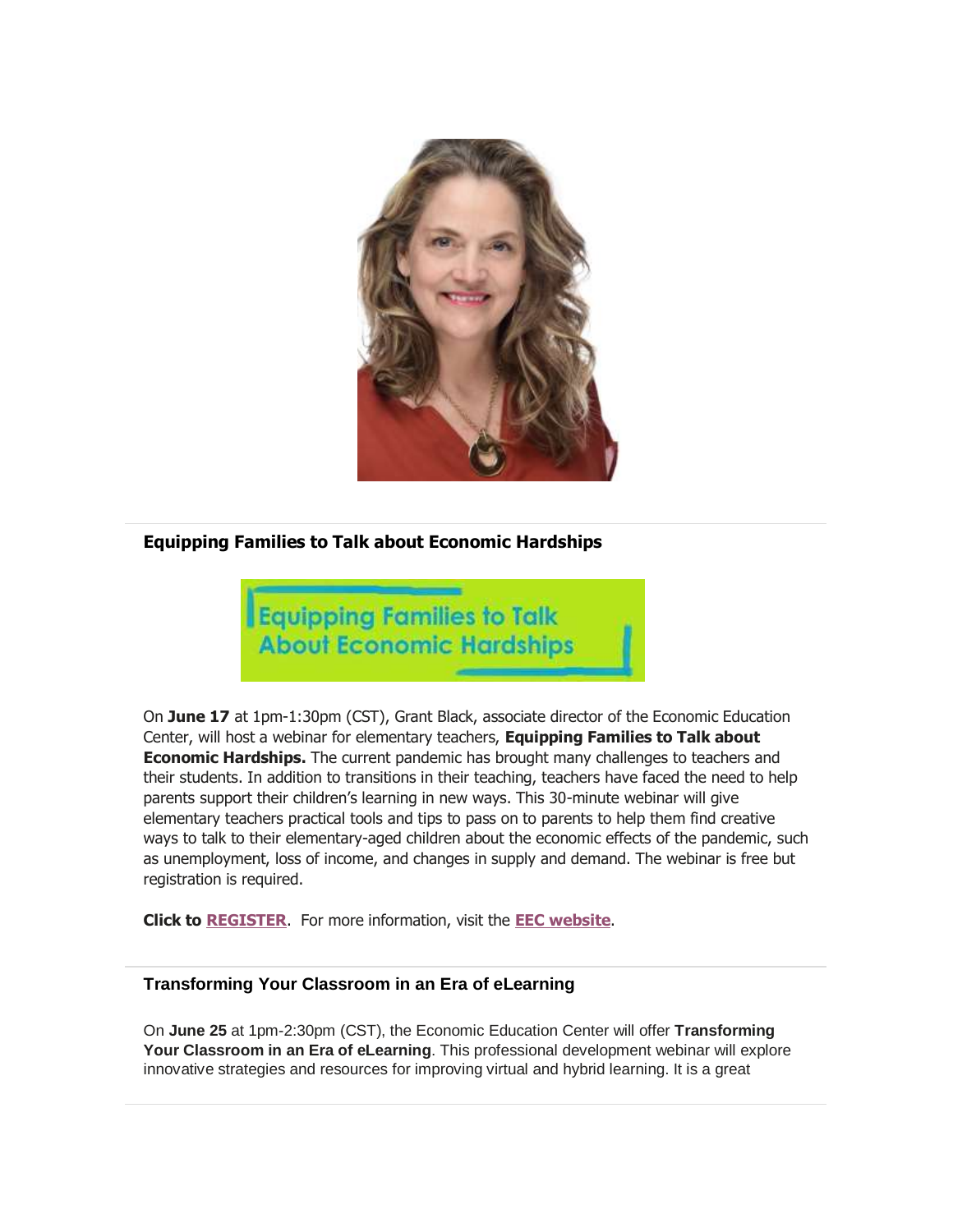learning opportunity for middle and high school teachers, curriculum coordinators, administrators, SOE students and faculty, home school parents, and non-profit educators. The webinar will feature presentations on creating virtual connectedness and making the most of virtual content and delivery from Dr. Tawni Ferrarini and SOE's Dr. Vanessa VanderGraaf. The webinar will showcase Youth Entrepreneurs' (YE) free, ready-to-use project-based learning curriculum. High-school teacher Ken Chadwick will lead a virtual activity to give participants a taste of the YE curriculum and share his experiences using the versatile YE resources. The webinar is in collaboration with **Youth [Entrepreneurs](https://hes32-ctp.trendmicro.com/wis/clicktime/v1/query?url=https%3a%2f%2fcustapp.marketvolt.com%2flink%2f7YfuwTIEuk%3fCM%3d1523774784%26X%3d70525052&umid=a7061249-63b6-4703-a150-ceb5a853ea13&auth=bc7ac43e330fa629f0cfb11786c85e83c10d06b8-3c1ff411fc8c42d5a81141072f9f586b9944c420)** with support from **Stand [Together](https://hes32-ctp.trendmicro.com/wis/clicktime/v1/query?url=https%3a%2f%2fcustapp.marketvolt.com%2flink%2fUnlyad3Lqg%3fCM%3d1523774784%26X%3d70525052&umid=a7061249-63b6-4703-a150-ceb5a853ea13&auth=bc7ac43e330fa629f0cfb11786c85e83c10d06b8-7ff553611732e645482858825fb8d05ed7f3b853)**. The webinar is free but registration is required.

**Click to [REGISTER](https://hes32-ctp.trendmicro.com/wis/clicktime/v1/query?url=https%3a%2f%2fcustapp.marketvolt.com%2flink%2fcHnH9ldgAC%3fCM%3d1523774784%26X%3d70525052&umid=a7061249-63b6-4703-a150-ceb5a853ea13&auth=bc7ac43e330fa629f0cfb11786c85e83c10d06b8-3818f2984395197e175267182334917b4f875642)**. For more information, visit the **EEC [website](https://hes32-ctp.trendmicro.com/wis/clicktime/v1/query?url=https%3a%2f%2fcustapp.marketvolt.com%2flink%2fgkVHfcFu7b%3fCM%3d1523774784%26X%3d70525052&umid=a7061249-63b6-4703-a150-ceb5a853ea13&auth=bc7ac43e330fa629f0cfb11786c85e83c10d06b8-287b858520d62cff9f2f1dc823d1aa9b78c23f42)**.



#### **Subscribe to the Lead!**

Are you enjoying what you see but are not yet subscribed?

[Subscribe here!](https://hes32-ctp.trendmicro.com/wis/clicktime/v1/query?url=https%3a%2f%2fcustapp.marketvolt.com%2flink%2fvBN49FUnhA%3fCM%3d1523774784%26X%3d70525052&umid=a7061249-63b6-4703-a150-ceb5a853ea13&auth=bc7ac43e330fa629f0cfb11786c85e83c10d06b8-a39c158017746b42ecab50ff65d976008cf47619)

#### **The Lead: Feedback Encouraged**

We hope you enjoyed this month's newsletter! We appreciate any feedback or ideas that you could offer to us as you browse The Lead. If you would like to provide feedback, or a story you would like us to share, please email [schoolofeducation@lindenwood.edu.](mailto:schoolofeducation@lindenwood.edu)

Please feel free to share far and wide with anyone you believe would enjoy this news source about the School of Education.

**Follow us on Social Media!**